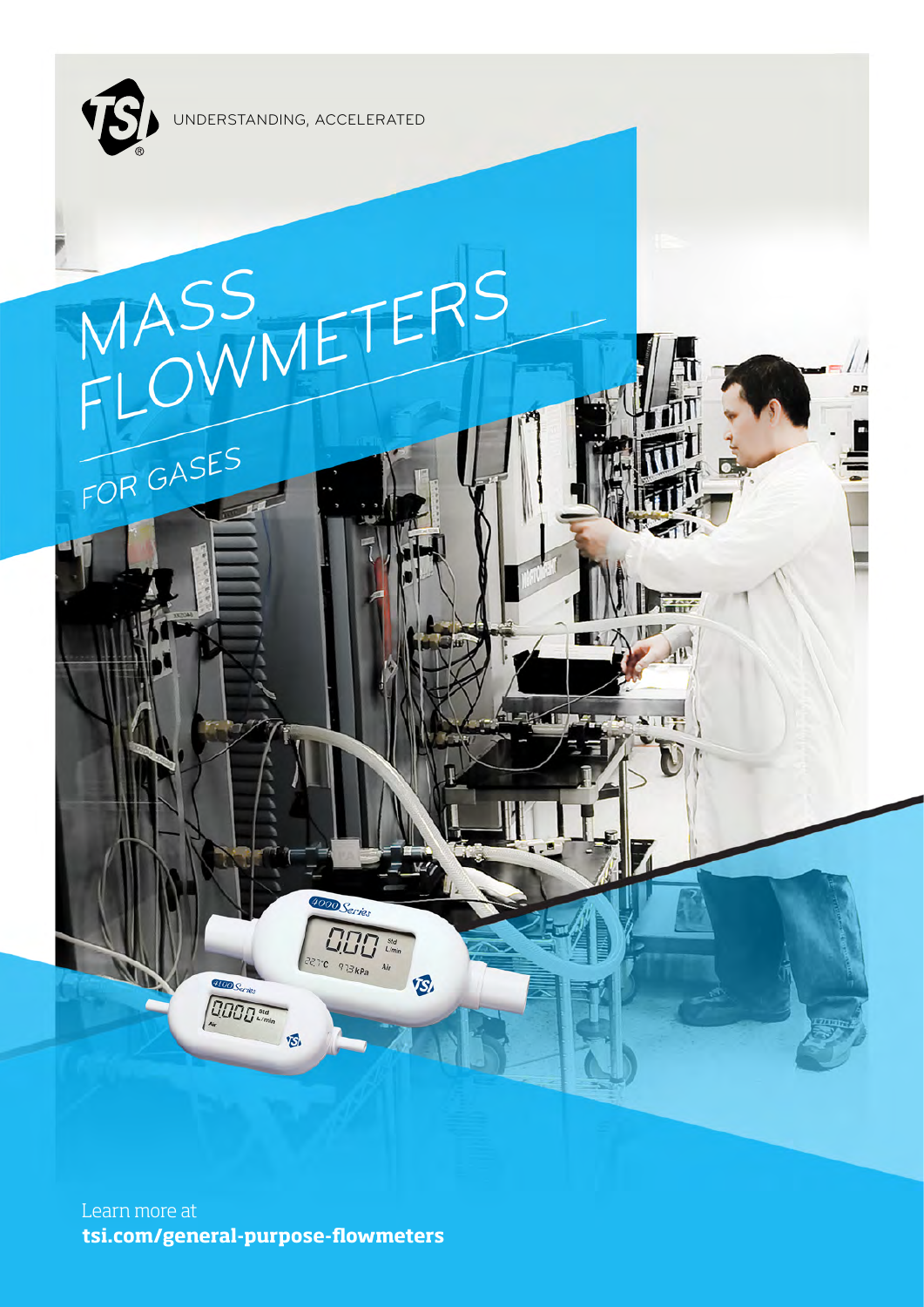## MEASURE FLOW, PRESSURE, **ND TEMPERATUR** IN ONE INSTRUMENT!

#### **Designed for Performance**

TSI thermal mass flowmeters incorporate a proprietary platinum film sensor design for measuring gas flows in applications demanding fast response and high accuracy over a wide flow range. TSI flowmeters have turn-down ratios greater than 1000:1 due to our thermal flow sensing technology and extensive gas calibration process. The TSI 4000 Series was designed for ultra-low pressure loss to minimize any undesirable effects the flowmeter can have on the readings when installed in-circuit.

**Applications**

+ Product Development + Manufacturing + Research + Field Service + Quality Assurance

#### **Industries**

- + Medical
- Ventilators
- Anesthesia
- CPAP
- + Environmental
- + Analytical
- + Aerosol Science

#### **Features** + 4 millisecond flow response

- + High accuracy ±2% of reading
- + High turndown ratio
- + Low pressure drop
- + Convenient analog output of flow rate
- + Versatile digital output of flow rate, volume, pressure, temperature
- + Built-in temperature and pressure compensation
- + NIST-traceable calibration certificate included at no additional cost

#### **RS232 Interface For Digital Outputs and Configurable Device Options**

- + Set analog output zero and scaling
- + Specify start/stop trigger levels for volume measurement
- + Set update rate for LCD display
- + Set sampling rate for analog and digital outputs
- + Select gas calibration
- + Select either standard or volumetric flow measurement
- + Set display units for Model 4140/4143 to L/min or cm3/min
- + Compute volume



#### **Accurate**

A flowmeter specified as ±2% of full scale is most accurate at full scale. If full scale is 300 L/min, then the uncertainty for all readings is ±6 L/min. TSI flowmeters are specified as ±2% of reading and have an uncertainty of ±2% of the actual reading from full scale all the way down to a specified lower limit. TSI flowmeters, therefore, provide dependable accuracy over a wide range of flow rates. One TSI flowmeter covers the same range as three or more "percent of full scale" devices...

#### **Response to a Step Change in Flowrate**



Fast 4 millisecond response ensures accuracy in fluctuating flows. This fast response is ideal for closed-loop control systems and integrated volume measurements. Pressure

**Fast**



#### **Low Pressure Drop**

pressure and its impact on the system under test.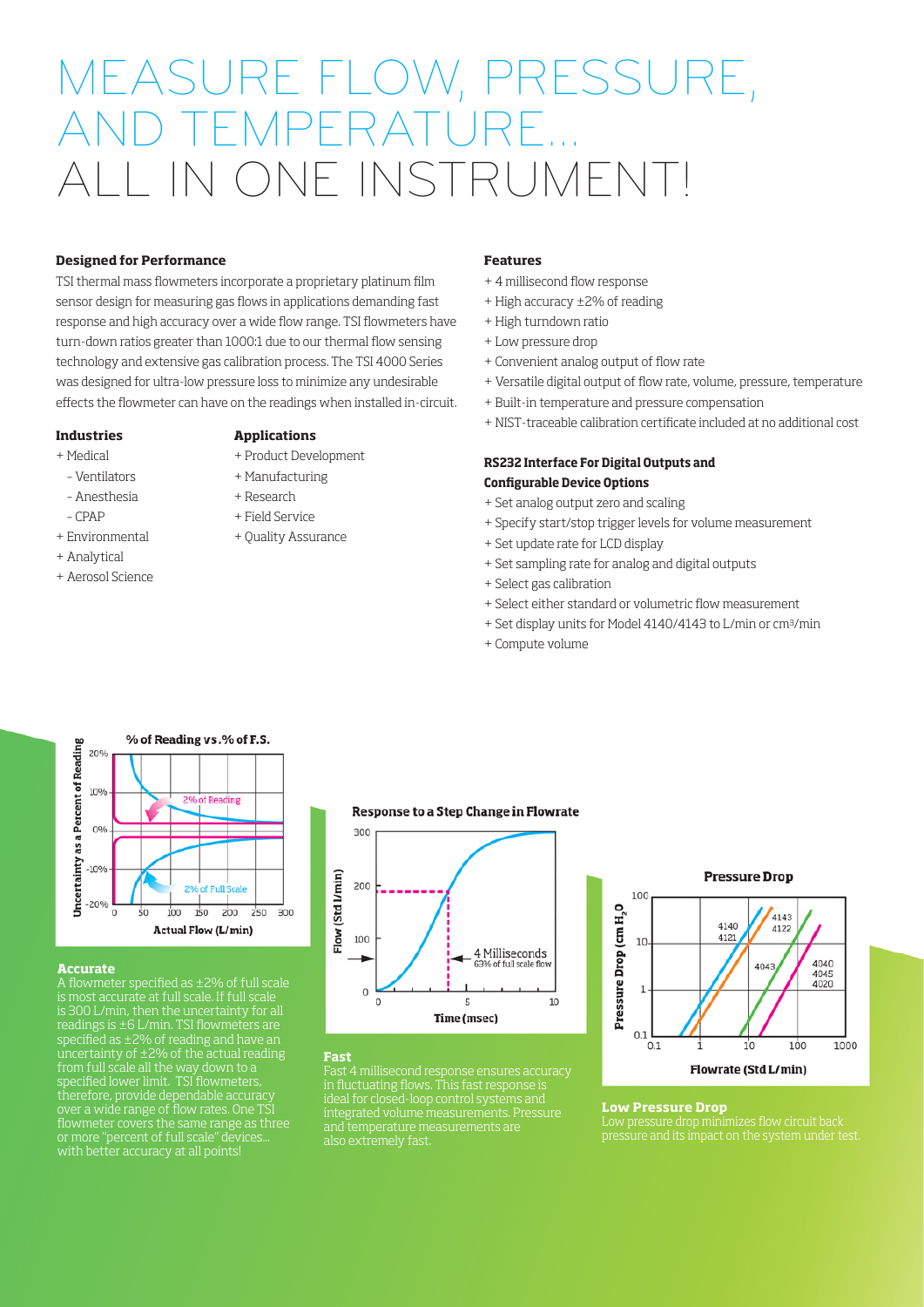### SPECIFICATIONS – DIGITAL DISPLAY MODELS

|                            |                                | Low Flow - 4140 Series                                                |                    |                                                                          |                     |                                                                          | High Flow - 4040 Series                                                  |                                                          |                                 |                                 |  |
|----------------------------|--------------------------------|-----------------------------------------------------------------------|--------------------|--------------------------------------------------------------------------|---------------------|--------------------------------------------------------------------------|--------------------------------------------------------------------------|----------------------------------------------------------|---------------------------------|---------------------------------|--|
| Model                      |                                | 41401                                                                 | 4140               | 41403                                                                    | 4143                | 41433                                                                    | 40401                                                                    | 4040                                                     | 4043                            | 4045                            |  |
| <b>Gas Calibration</b>     |                                | Air                                                                   | Air, $O_2$ , $N_2$ | Air, $O_2$ , $N_2$<br>N <sub>2</sub> O                                   | Air, $O_2$ , $N_2$  | Air, $O_2$ , $N_2$<br>N <sub>2</sub> O                                   | Air<br>Air, O <sub>2</sub> , N <sub>2</sub> , Air/O <sub>2</sub> Mixture |                                                          |                                 |                                 |  |
| Inlet/Outlet Diameter      |                                | $0.25''$ (6.4 mm)                                                     |                    |                                                                          | $0.375''$ (9.53 mm) |                                                                          | 22 mm ISO tapered                                                        |                                                          | 0.50''<br>$(12.7 \, \text{mm})$ | 0.75''<br>$(19.1 \, \text{mm})$ |  |
| Flow<br>Measurement        | Range                          | 0.01-20 Std L/min                                                     |                    |                                                                          |                     |                                                                          | 0-300 Std<br>0-200 Std<br>0-300 Std L/min<br>L/min<br>L/min              |                                                          |                                 |                                 |  |
|                            | Accuracy – Air or $O_2$        | ±2% of reading or 0.005 Std L/min,<br>whichever is greater            |                    |                                                                          |                     |                                                                          | ±2% of reading or 0.05 Std L/min, whichever is greater                   |                                                          |                                 |                                 |  |
|                            | Accuracy – $N_2$               | ±3% of reading or 0.010 Std L/min, whichever is greater               |                    |                                                                          |                     |                                                                          | ±3% of reading or 0.1 Std L/min,<br>whichever is greater                 |                                                          |                                 |                                 |  |
|                            | Accuracy – $Air/O2$<br>mixture | N/A                                                                   |                    |                                                                          |                     |                                                                          | N/A                                                                      | ±3% of reading or 0.1 Std L/min,<br>whichever is greater |                                 |                                 |  |
|                            | Accuracy $-N2O$                | N/A                                                                   | N/A                | $±3%$ of<br>reading<br>or 0.010<br>Std L/min,<br>whichever<br>is greater | N/A                 | $±3%$ of<br>reading<br>or 0.010<br>Std L/min,<br>whichever<br>is greater | N/A                                                                      |                                                          |                                 |                                 |  |
|                            | Response                       | 4 ms to 63% of full scale flow                                        |                    |                                                                          |                     |                                                                          | 4 ms to 63% of full scale flow                                           |                                                          |                                 |                                 |  |
| <b>LCD Display Units</b>   |                                | L/min, Std L/min, cm3/min, Std cm3/min                                |                    |                                                                          |                     |                                                                          | L/min, Std L/min                                                         |                                                          |                                 |                                 |  |
| Overall Dimensions         |                                | $5'' \times 2'' \times 1.25''$ (127 mm $\times$ 49 mm $\times$ 32 mm) |                    |                                                                          |                     |                                                                          | $7.2'' \times 2.5'' \times 2.1''$ (182 $\times$ 63 $\times$ 53 mm)       |                                                          |                                 |                                 |  |
| Volume*<br>Measurement     | Range                          | 0.01 - 99.9 liters                                                    |                    |                                                                          |                     |                                                                          | 0.01 - 99.9 liters                                                       |                                                          |                                 |                                 |  |
|                            | Accuracy                       | ±2% of reading (see Operator's Manual for additional details)         |                    |                                                                          |                     |                                                                          | ±2% of reading (see Operator's Manual for additional<br>details)         |                                                          |                                 |                                 |  |
| Pressure<br>Measurement    | Range                          | 50-199 kPa absolute                                                   |                    |                                                                          |                     |                                                                          | 50-199 kPa absolute                                                      |                                                          |                                 |                                 |  |
|                            | Accuracy                       | $±1$ kPa                                                              |                    |                                                                          |                     |                                                                          | $±1$ kPa                                                                 |                                                          |                                 |                                 |  |
|                            | Response                       | <4 ms to 63% of final value for step charge                           |                    |                                                                          |                     |                                                                          | <4 ms to 63% of final value for step charge                              |                                                          |                                 |                                 |  |
| Temperature<br>Measurement | Range                          | 0-50°C                                                                |                    |                                                                          |                     |                                                                          | $0-50$ °C                                                                |                                                          |                                 |                                 |  |
|                            | Accuracy                       | ±1°C at flow greater than 1 Std L/min                                 |                    |                                                                          |                     |                                                                          | $\pm 1$ °C at flow greater than 1 Std L/min                              |                                                          |                                 |                                 |  |
|                            | Response                       | <75 ms to 63% of final value for step change                          |                    |                                                                          |                     |                                                                          | <75 ms to 63% of final value for step change                             |                                                          |                                 |                                 |  |
| Outputs                    | Analog                         | 0-10 VDC flow only, zero and span adjustable via RS232                |                    |                                                                          |                     |                                                                          | 0-10 VDC flow only, zero and span adjustable via RS232                   |                                                          |                                 |                                 |  |
|                            | Digital                        | <b>RS232</b>                                                          |                    |                                                                          |                     |                                                                          | <b>RS232</b>                                                             |                                                          |                                 |                                 |  |
| DC Power Input             |                                | 7.5 VDC ±1.5 V, 300 mA max                                            |                    |                                                                          |                     |                                                                          | 7.5 VDC ±1.5 V, 300 mA max                                               |                                                          |                                 |                                 |  |
| Mounting Threads           |                                | 6-32, 0.25" (6 mm)                                                    |                    |                                                                          |                     |                                                                          | 8-32, 0.25" (6 mm)                                                       |                                                          |                                 |                                 |  |

**DODD** State

 $\overline{\mathcal{B}}$ 3

\*Supplied through RS232 port only. Specifications subject to change without notice. See Operator's Manual for full listing.

4000 Series

 $\overline{\iiint\limits_{\partial \partial \gamma_{C}} \sum\limits_{q} \sum\limits_{q} \sum\limits_{q} \sum\limits_{q} \sum\limits_{q} \sum\limits_{q} \sum\limits_{q} \sum\limits_{q} \sum\limits_{q} \sum\limits_{q} \sum\limits_{q} \sum\limits_{q} \sum\limits_{q} \sum\limits_{q} \sum\limits_{q} \sum\limits_{q} \sum\limits_{q} \sum\limits_{q} \sum\limits_{q} \sum\limits_{q} \sum\limits_{q} \sum\limits_{q} \sum\limits_{q} \sum\limits_{q} \sum\limits_{q} \sum\limits_{q} \sum\limits_{q} \sum\limits_{q} \sum\limits_{q$ 

 $\overline{\mathcal{B}}$